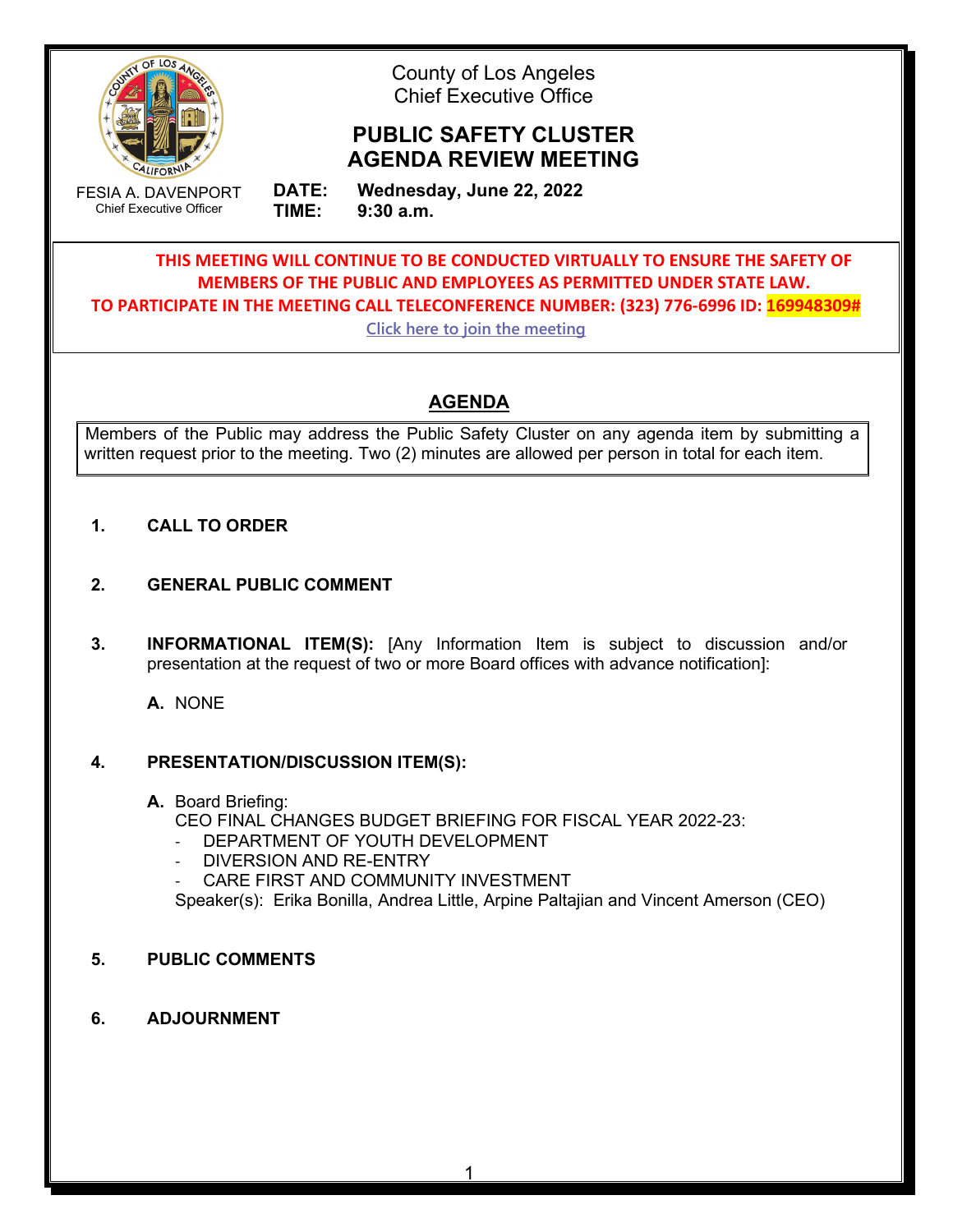#### **CLOSED SESSION**

**CS-1 CONFERENCE WITH LEGAL COUNSEL-EXISTING LITIGATION** (Subdivision (a) of Government Code Section 54956.9)

**Glenn Sabey v. County of Los Angeles, et al.** Los Angeles Superior Court Case No. 20STCV32277

Department: Fire

#### **7. UPCOMING ITEMS:**

**A.** Board Letter:

ACCEPT FISCAL YEAR 2021 EMERGENCY MANAGEMENT PERFORMANCE GRANT PROGRAM FUNDS AND FISCAL YEAR 2021 EMERGENCY MANAGEMENT PERFORMANCE GRANT PROGRAM-AMERICAN RESCUE PLAN ACT FUNDS Speaker(s): Melissa Tarver (CEO)

**B.** Board Letter: ACCEPT 2021 STATE HOMELAND SECURITY PROGRAM GRANT FUNDS Speaker(s): Jimmy Nguyen (CEO)

IF YOU WOULD LIKE TO EMAIL A COMMENT ON AN ITEM ON THE PUBLIC SAFETY CLUSTER AGENDA, PLEASE USE THE FOLLOWING EMAIL AND INCLUDE THE AGENDA NUMBER YOU ARE COMMENTING ON:

#### **PUBLIC\_SAFETY\_COMMENTS@CEO.LACOUNTY.GOV**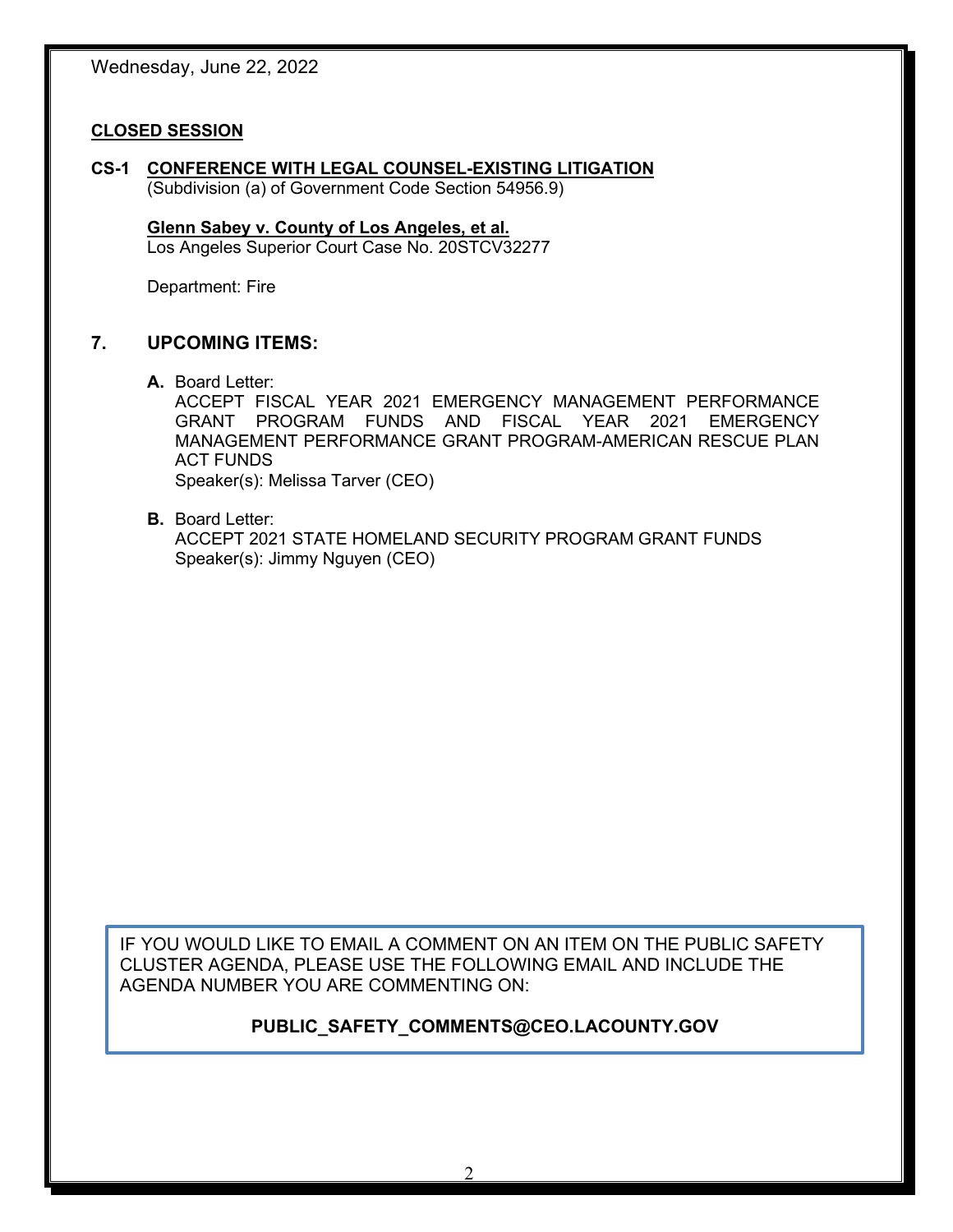### **Changes from the 2022-23 Recommended Budget**

|                       |                                                                                                                                                                                                                                                                                              | <b>Gross</b>             | Intrafund                   |                    | <b>Net</b>                    |                           |
|-----------------------|----------------------------------------------------------------------------------------------------------------------------------------------------------------------------------------------------------------------------------------------------------------------------------------------|--------------------------|-----------------------------|--------------------|-------------------------------|---------------------------|
|                       |                                                                                                                                                                                                                                                                                              | Appropriation<br>$($ \$) | <b>Transfers</b><br>$($ \$) | Revenue<br>$($ \$) | <b>County Cost</b><br>$($ \$) | <b>Budg</b><br><b>Pos</b> |
|                       | DEPARTMENT OF YOUTH DEVELOPMENT                                                                                                                                                                                                                                                              |                          |                             |                    |                               |                           |
|                       | 2022-23 Recommended Budget                                                                                                                                                                                                                                                                   |                          | --                          | --                 | --                            |                           |
| 1.                    | Transfer of Youth Diversion and Development<br>Division (YDD): Reflects the transfer of appropriation,<br>fully offset by revenue, from the Department of Health<br>Services' YDD to the newly created Department of<br>Youth Development (DYD), as directed by the Board of<br>Supervisors. | 24,832,000               |                             | 24,832,000         |                               | 19.0                      |
| 2.                    | DYD Program Managers: Reflects the realignment of<br>appropriation to fund 2.0 Program Implementation<br>Manager positions to manage two branches of the DYD.                                                                                                                                |                          |                             |                    |                               | 2.0                       |
| 3.                    | DYD Department Head: Reflects the addition of a<br>Department Head position for the new DYD.<br><b>This</b><br>position will plan, manage, and oversee the<br>department's short-term and long-term priorities, as well<br>as day-to-day operations.                                         | 329,000                  |                             |                    | 329,000                       | 1.0                       |
|                       | <b>Total Changes</b>                                                                                                                                                                                                                                                                         | 25,161,000               |                             | 24,832,000         | 329,000                       | 22.0                      |
| 2022-23 Final Changes |                                                                                                                                                                                                                                                                                              | 25,161,000               | --                          | 24,832,000         | 329,000                       | 22.0                      |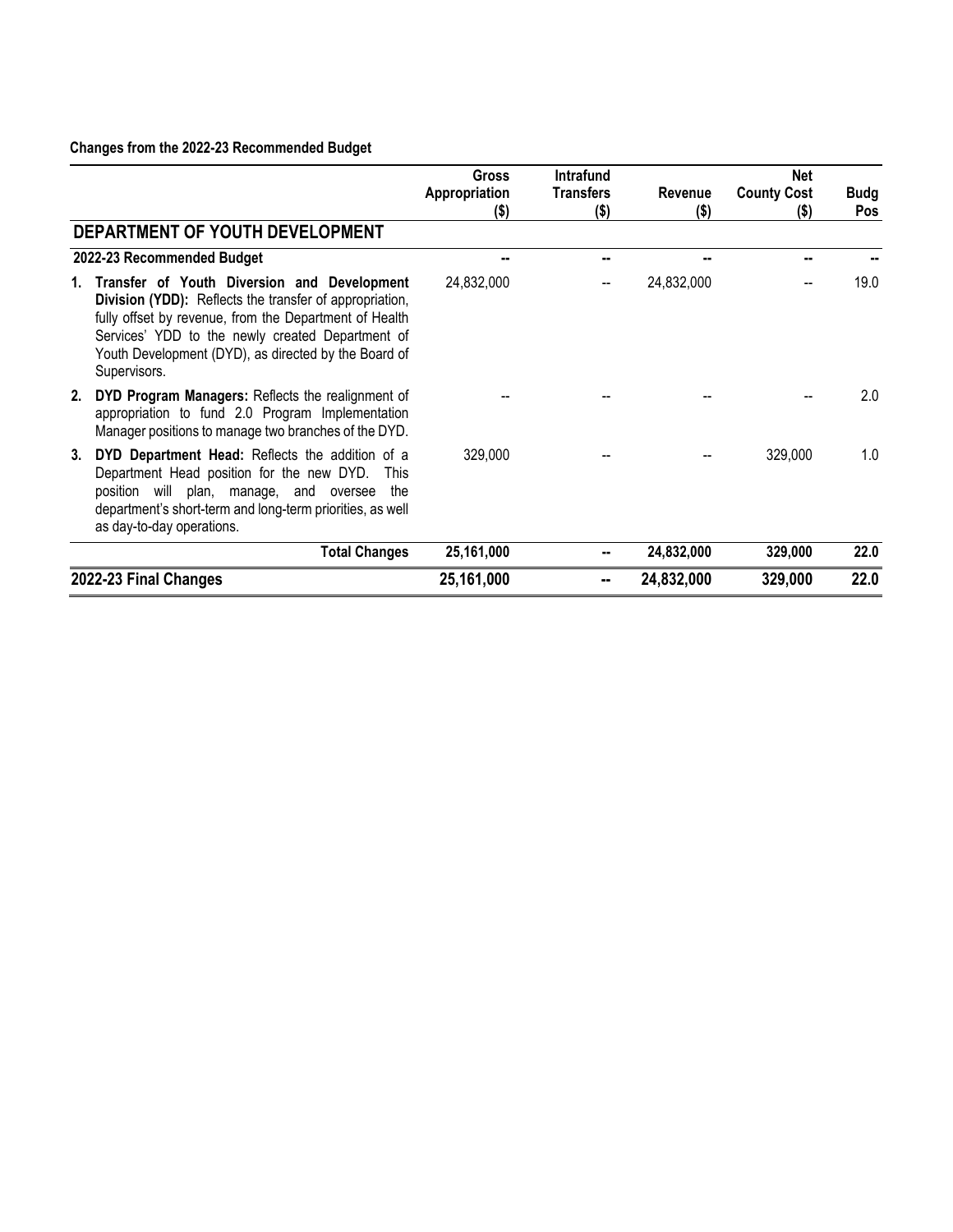### **Changes from the 2022-23 Recommended Budget**

|    |                                                                                                                                                                                                                                                                                                                                     | <b>Gross</b>          | <b>Intrafund</b>            |                 | <b>Net</b>                 |                           |
|----|-------------------------------------------------------------------------------------------------------------------------------------------------------------------------------------------------------------------------------------------------------------------------------------------------------------------------------------|-----------------------|-----------------------------|-----------------|----------------------------|---------------------------|
|    |                                                                                                                                                                                                                                                                                                                                     | Appropriation<br>(\$) | <b>Transfers</b><br>$($ \$) | Revenue<br>(\$) | <b>County Cost</b><br>(\$) | <b>Budg</b><br><b>Pos</b> |
|    | <b>DIVERSION AND RE-ENTRY</b>                                                                                                                                                                                                                                                                                                       |                       |                             |                 |                            |                           |
|    | 2022-23 Recommended Budget                                                                                                                                                                                                                                                                                                          | 159,877,000           | 6,000,000                   | 62,774,000      | 91,103,000                 | 0.0                       |
| 1. | Youth Diversion and Development (YDD): Reflects<br>the transfer of the YDD Division, including funding for<br>19.0 positions budgeted within the Department of Health<br>Services (DHS) and services and supplies appropriation<br>primarily for contracted services, from DHS to the new<br>Department of Youth Development (DYD). | (23,632,000)          |                             | (23,632,000)    |                            |                           |
| 2. | Ministerial Adjustments: Reflects the realignment of<br>appropriation and funding to better align program<br>budgets with anticipated expenditure and funding levels.                                                                                                                                                               |                       |                             |                 |                            |                           |
|    | <b>Total Changes</b>                                                                                                                                                                                                                                                                                                                | (23, 632, 000)        | 0                           | (23, 632, 000)  | 0                          | 0.0                       |
|    | 2022-23 Final Changes                                                                                                                                                                                                                                                                                                               | 136,245,000           | 6,000,000                   | 39,142,000      | 91,103,000                 | 0.0                       |